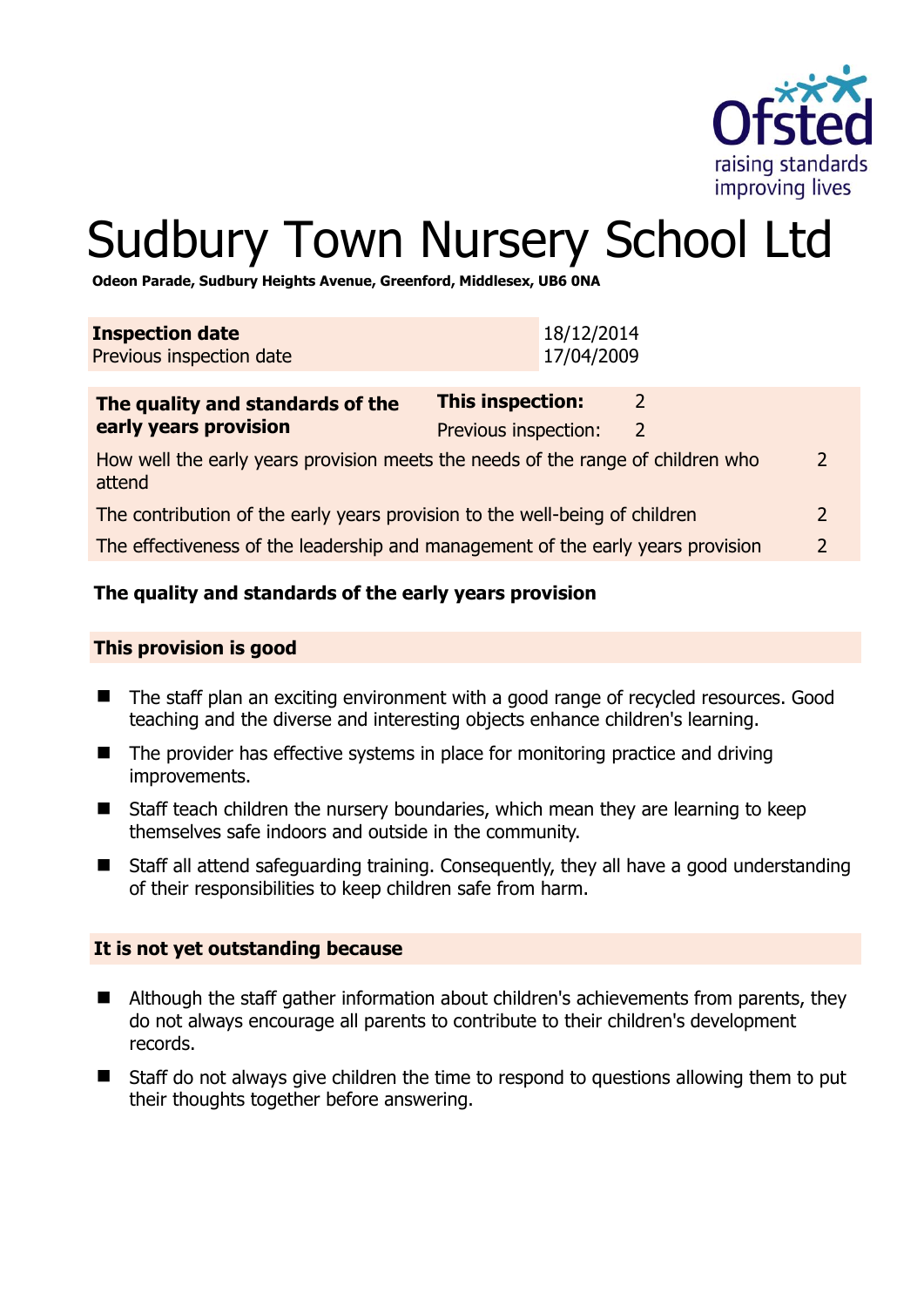# **Information about this inspection**

Inspections of registered early years provision are:

- scheduled at least once in every inspection cycle the current cycle ends on 31 July 2016
- scheduled more frequently where Ofsted identifies a need to do so, for example where provision was previously judged inadequate
- **•** brought forward in the inspection cycle where Ofsted has received information that suggests the provision may not be meeting the legal requirements of the Early Years Foundation Stage or where assessment of the provision identifies a need for early inspection
- **•** prioritised where we have received information that the provision is not meeting the requirements of the Early Years Foundation Stage and which suggests children may not be safe
- scheduled at the completion of an investigation into failure to comply with the requirements of the Early Years Foundation Stage.

The provision is also registered on the voluntary and compulsory parts of the Childcare Register. This report includes a judgment about compliance with the requirements of that register.

# **Inspection activities**

- п The inspector observed activities in the baby, toddler, and pre-school rooms, and on an outing to the library.
- The inspector looked at the children's assessment records and examined a sample of policy documentation.
- The inspector conducted a joint observation with the manager of the nursery.
- $\blacksquare$  The inspector took account of the views of parents spoken to on the day.
- $\blacksquare$  The inspector held a meeting with the manager and the nominated person.

#### **Inspector**

Ruth George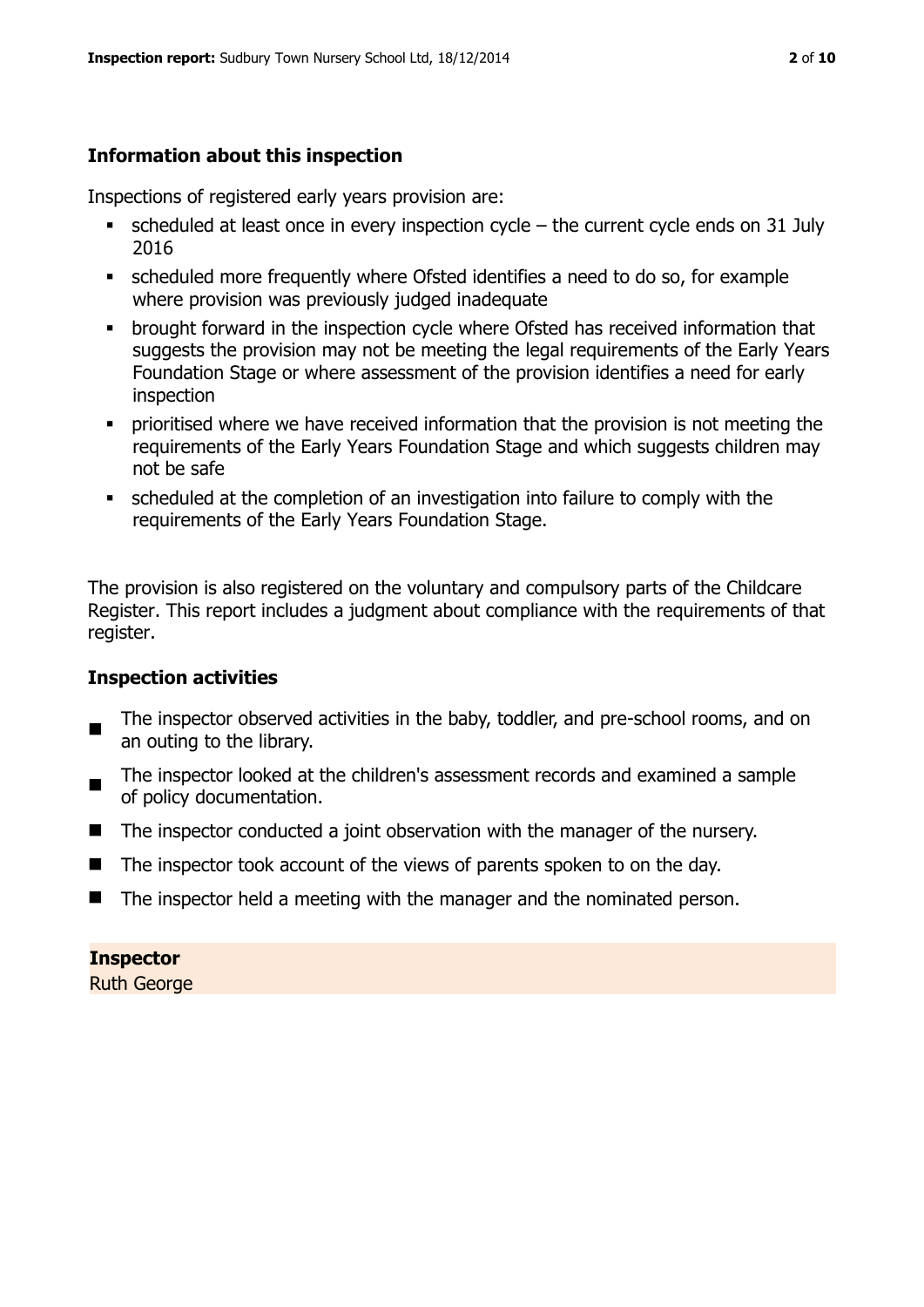# **Full report**

#### **Information about the setting**

Sudbury Town Nursery School registered in 1997. It is privately owned and based in the ground floor of a building in a parade of shops. The nursery is situated in Greenford, London Borough of Ealing. The children have use of three playrooms. There is no access to an outdoor play area but staff take children to local green spaces for fresh air and exercise regularly. The nursery is registered on the Early Years Register and both the compulsory and voluntary parts of the Childcare Register. The nursery is open each weekday from 8am to 5.45pm for 50 weeks of the year. There are currently 42 children on roll. The nursery receives funding for the provision of free early education to children aged two, three and four years. Children learning English as an additional language attend the setting. There are nine staff. Of these, seven staff, including the manager, hold appropriate early years qualifications. The nursery employs two other staff including a cook who has completed a Food and Hygiene course.

# **What the setting needs to do to improve further**

#### **To further improve the quality of the early years provision the provider should:**

- **P** provide further opportunities for parents to contribute what they know about their children's learning and development at home
- $\blacksquare$  give children more time to respond to questions allowing them to put their thoughts together before answering.

#### **Inspection judgements**

# **How well the early years provision meets the needs of the range of children who attend**

The quality of teaching is good. The staff make good assessments of children's learning, which enables them to monitor their progress effectively. If children require additional support, the special educational needs coordinator ensures all those involved with the child understand and share vital information. This means they are clear about how they will work together to provide the support required. Children make good progress in their learning. They are acquiring the skills they will need in readiness for school.

The staff's use of natural resources in the environment stimulates children's curiosity and interests. The open-ended real life objects, such as logs and pipes, allow children to set their own tasks imaginatively. These and the good teaching help children to develop a range of skills they will need in future life. They are curious and motivated to learn. Staff give the children opportunities to be independent in their play and to have uninterrupted time to explore. Staff are effective at observing children's play and listen carefully to what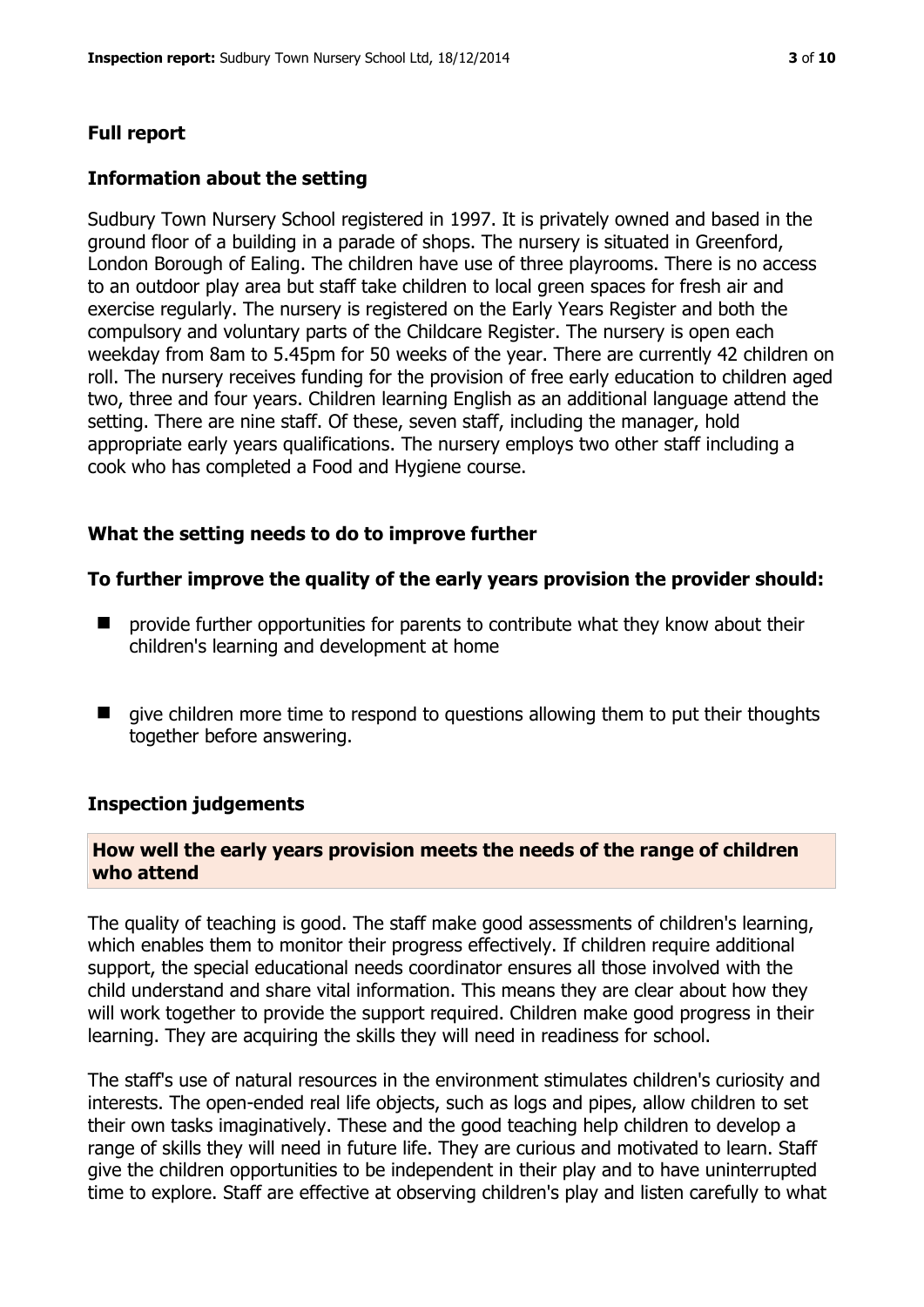they say, and consider their intentions. They ask good open-ended questions; however, they do not always give children sufficient time to put their thoughts together before answering.

Effective teaching helps children learn mathematical concepts as they play. Staff provide a broad range of activities that motivate children to explore number, space and capacity. Children competently count and use mathematical language in their play and during adultled activities. During self-chosen activities, children enjoyed building with bricks. They used mathematical language to describe length as they measured, wound and unwound piping. They solved problems together and worked out how they could join different shaped bricks to make a house.

The staff provide a good range of activities that help babies develop their small and large muscle movements. They operate simple mechanisms on toys, learning how to turn the buttons, spin wheels, and open and shut doors. The staff's good interaction help the babies take part in early conversations. They experiment with using sounds to communicate. As children grow older, staff use a good range of activities that pave the way for children to make a good start in early literacy. Good quality teaching develops the younger children's speaking and listening skills, laying the foundations for learning letter sounds. Staff skilfully help children who are learning English as an additional language to develop their confidence in speaking English.

Older children are learning to use their knowledge of the letter sounds for early reading. Staff help children learn how to form letters. They provide children with pens and paper to use alongside their play, for example to make shopping lists and write letters. Skilful teaching helps children learn how to form clearly identifiable letters to communicate meaning. Some children label their work with their names, forming the letters effectively. These opportunities help children to develop early writing skills in preparation for school.

The staff teach children about the wider world. During a circle time activity, the staff selected articles from a newspaper to share with the children. The children were really animated when they found out about one lady who had such a big family she had to buy 80 Christmas presents. The children excitedly talked about Christmas presents and who they would be eating Christmas dinner with. Skilful teaching helped children learn about other people's lives from around the world.

#### **The contribution of the early years provision to the well-being of children**

The key-person approach helps children build close bonds with their key person. The key persons welcome the children and their families and share important information on arrival and departure. The settling-in sessions help children to feel safe and secure both in the environment and with their key person. They follow babies' routines from home and meet their individual needs. Key persons are effective in helping children feel safe and secure, and ensuring children are physically and emotionally healthy. As the children grow older, staff help children prepare well for their move between rooms in the nursery and for their move to school.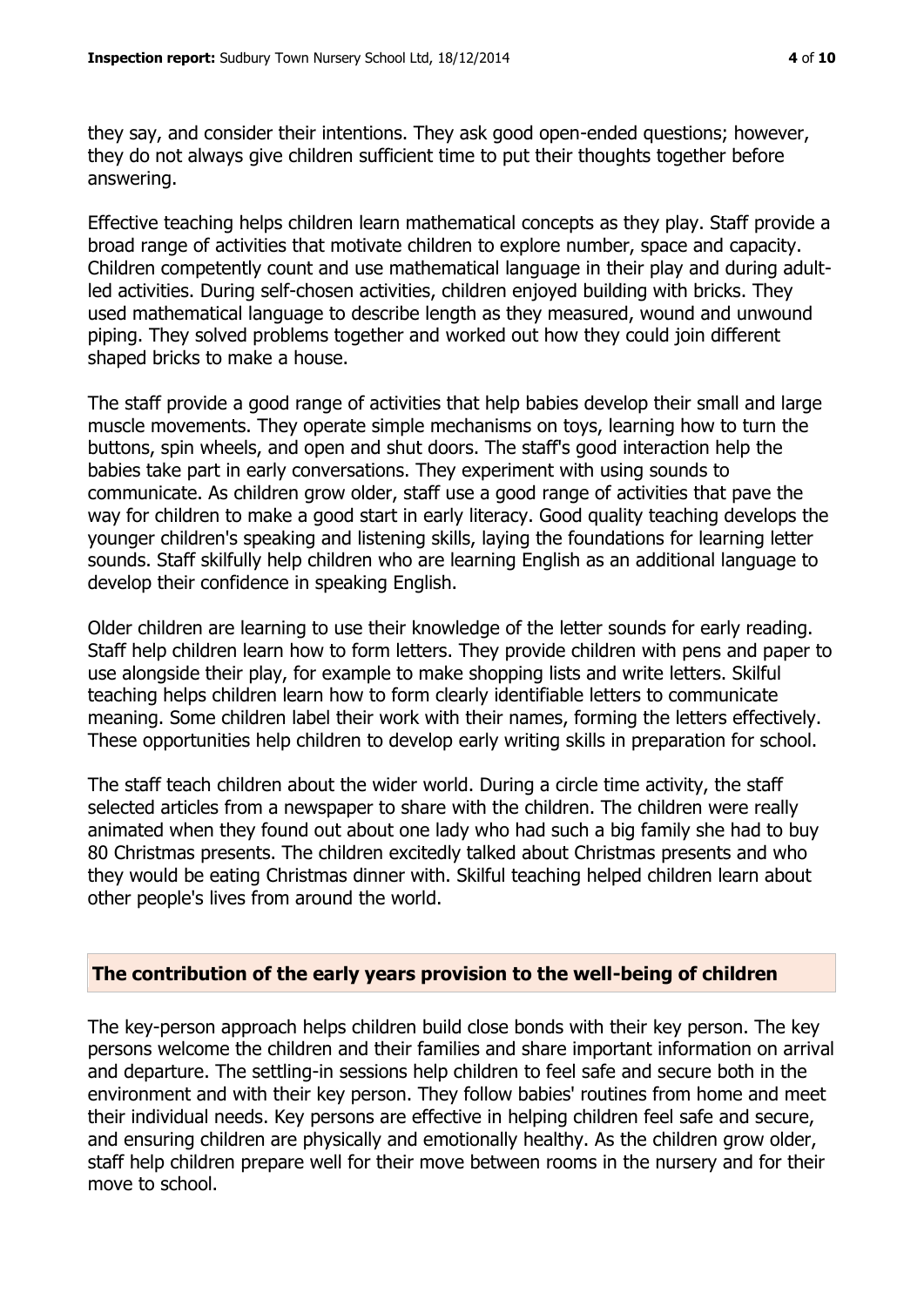The staff make very good use of their local environment. They organise walks or use local transport to visit the library, parks and local shops. Children have opportunities to go out for fresh air daily and to take exercise. Children have a positive attitude to being outdoors, which promotes their understanding of a healthy lifestyle. Staff encourage children to put on their coats before going to the library, which help them to dress independently. They remind children to put on florescent jackets, and explain that these help others to see them keeping them safe. Staff reinforce children's understanding of how to cross the road safely using the pedestrian crossing.

Staff provide children with a healthy range of snacks and nutritious meals. The staff encourage children to serve their vegetables for themselves. This helps promote their independence and to make healthy food choices. Staff extend children's learning during lunch. They help children learn why condensation appears on the outside of the water jug when it encounters the warm air in the room.

Staff are good role models, they are calm and give consistent messages. Staff praise children, which helps them develop confidence and a positive self-esteem. Skilful teaching encourages children to learn how to share and to be kind to each other. They are becoming skilful negotiators working out problems for themselves and they behave well.

# **The effectiveness of the leadership and management of the early years provision**

The provider ensures that all staff attend safeguarding training. Consequently, they all have a good understanding of their responsibilities to keep children safe from harm. They can describe changes in children's behaviour that may cause concern, and know how to report these concerns. Staff implement effective procedures to ensure the premises are safe and secure. Staff attendance at first-aid training means they know how to attend to any accidents and minor injuries effectively. The provider follows safe recruitment procedures ensuring that relevant checks are completed. This helps check the suitability of staff working with the children. The provider uses good induction procedures for staff. Consequently, staff observe and implement the policies and procedures, and effectively carry out their roles.

The provider effectively reflects on practice. They have made good progress since the last inspection to drive improvements. For example, they have enhanced the systems for assessment and planning and review individual and groups of children progress. This means staff identify early interventions where needed to help all children make good progress in their learning. The provider has good procedures in place to oversee the delivery of the educational programmes and monitor the staff's teaching practice. For example, recent training and a review of the opportunities for older children's writing has helped staff become more skilled in helping children engage in writing alongside their play. Staff's professional development is having a positive impact on outcomes for children.

Staff have good partnerships with parents. They share good information with parents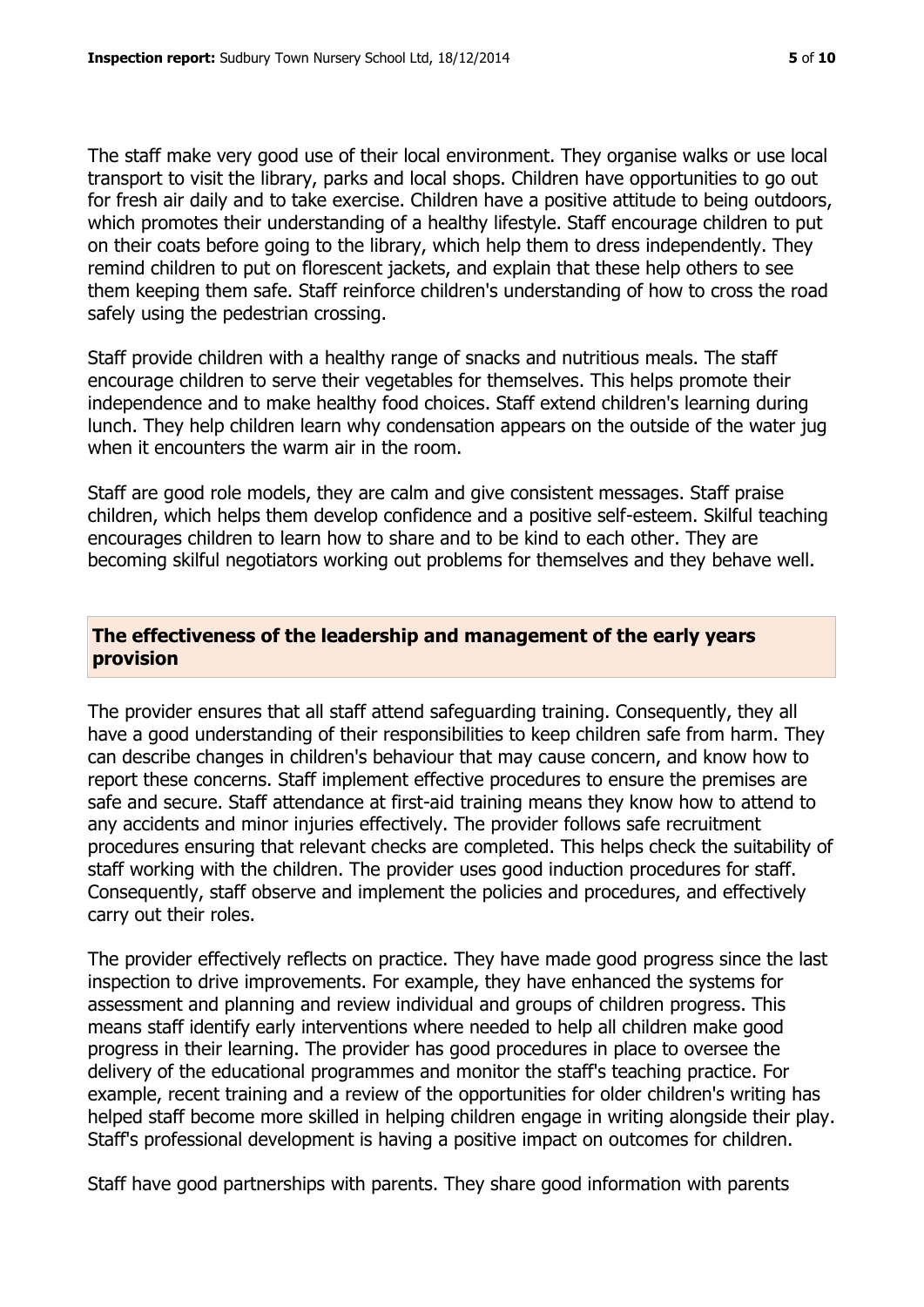about their children's progress. Although the staff have procedures to gather information about children's achievements from parents, these are not fully effective. This means that staff may not always take the children's learning at home into account to help inform the planning choices for individual children. Parents express how much they value the chats at the beginning and end of the day and the termly meetings to find out about their children's progress. Staff work in close partnership with other professionals involved in children's development to provide a consistent approach to their learning.

#### **The Childcare Register**

| The requirements for the compulsory part of the Childcare Register are | Met |
|------------------------------------------------------------------------|-----|
| The requirements for the voluntary part of the Childcare Register are  | Met |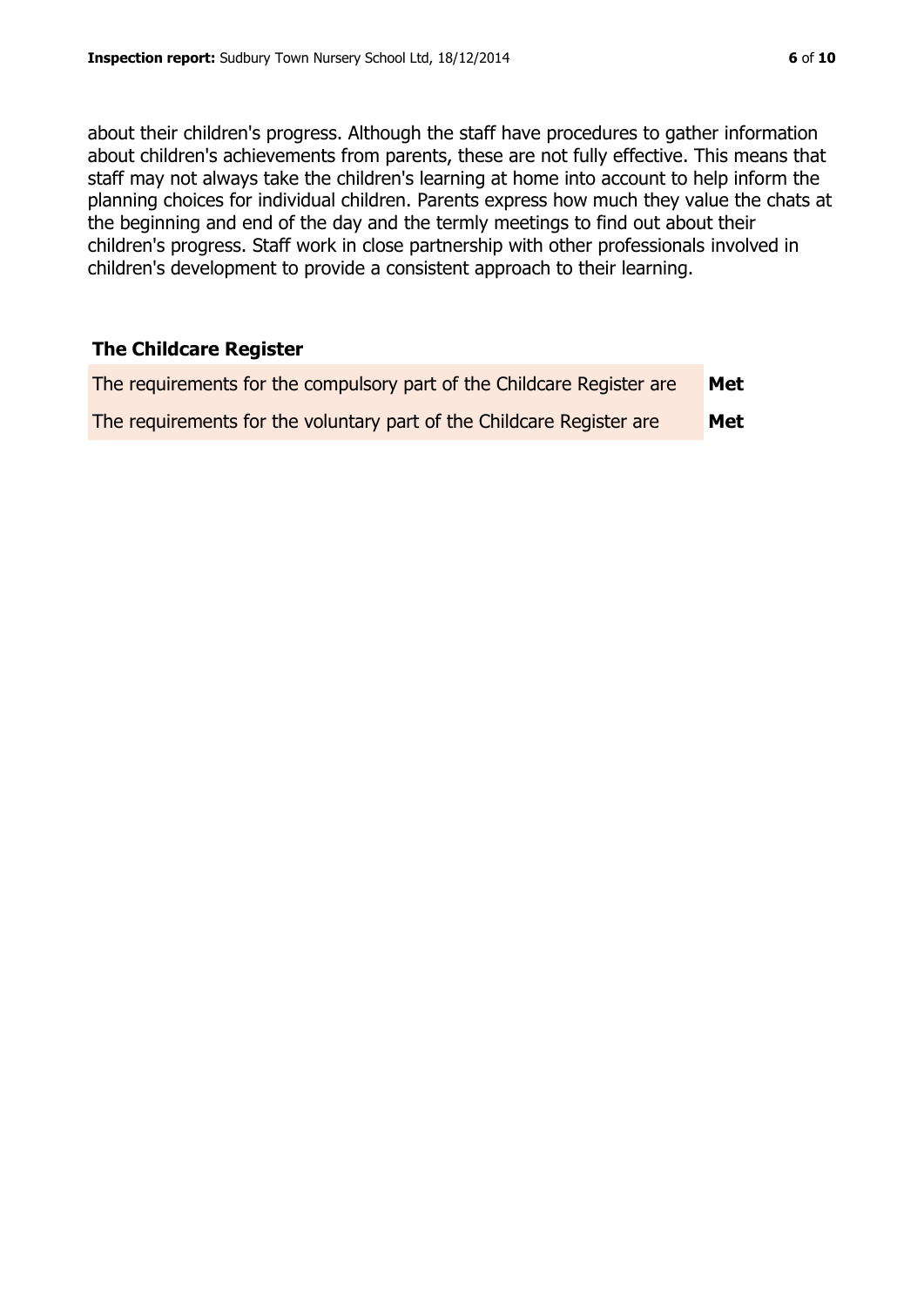# **What inspection judgements mean**

# **Registered early years provision**

| <b>Grade</b> | <b>Judgement</b>               | <b>Description</b>                                                                                                                                                                                                                                                                                                                                                                                |
|--------------|--------------------------------|---------------------------------------------------------------------------------------------------------------------------------------------------------------------------------------------------------------------------------------------------------------------------------------------------------------------------------------------------------------------------------------------------|
| Grade 1      | Outstanding                    | Outstanding provision is highly effective in meeting the needs<br>of all children exceptionally well. This ensures that children are<br>very well prepared for the next stage of their learning.                                                                                                                                                                                                  |
| Grade 2      | Good                           | Good provision is effective in delivering provision that meets<br>the needs of all children well. This ensures children are ready<br>for the next stage of their learning.                                                                                                                                                                                                                        |
| Grade 3      | <b>Requires</b><br>improvement | The provision is not giving children a good standard of early<br>years education and/or there are minor breaches of the<br>safeguarding and welfare requirements of the Early Years<br>Foundation Stage. We re-inspect nurseries and pre-schools<br>judged as requires improvement within 12 months of the date<br>of inspection.                                                                 |
| Grade 4      | Inadequate                     | Provision that is inadequate requires significant improvement<br>and/or enforcement action. The provision is failing to give<br>children an acceptable standard of early years education and/or<br>is not meeting the safeguarding and welfare requirements of<br>the Early Years Foundation Stage. It will be monitored and<br>inspected again within six months of the date of this inspection. |
| Met          |                                | There were no children present at the time of the inspection.<br>The inspection judgement is that the provider continues to<br>meet the requirements for registration.                                                                                                                                                                                                                            |
| Not met      |                                | There were no children present at the time of the inspection.<br>The inspection judgement is that the provider does not meet<br>the requirements for registration.                                                                                                                                                                                                                                |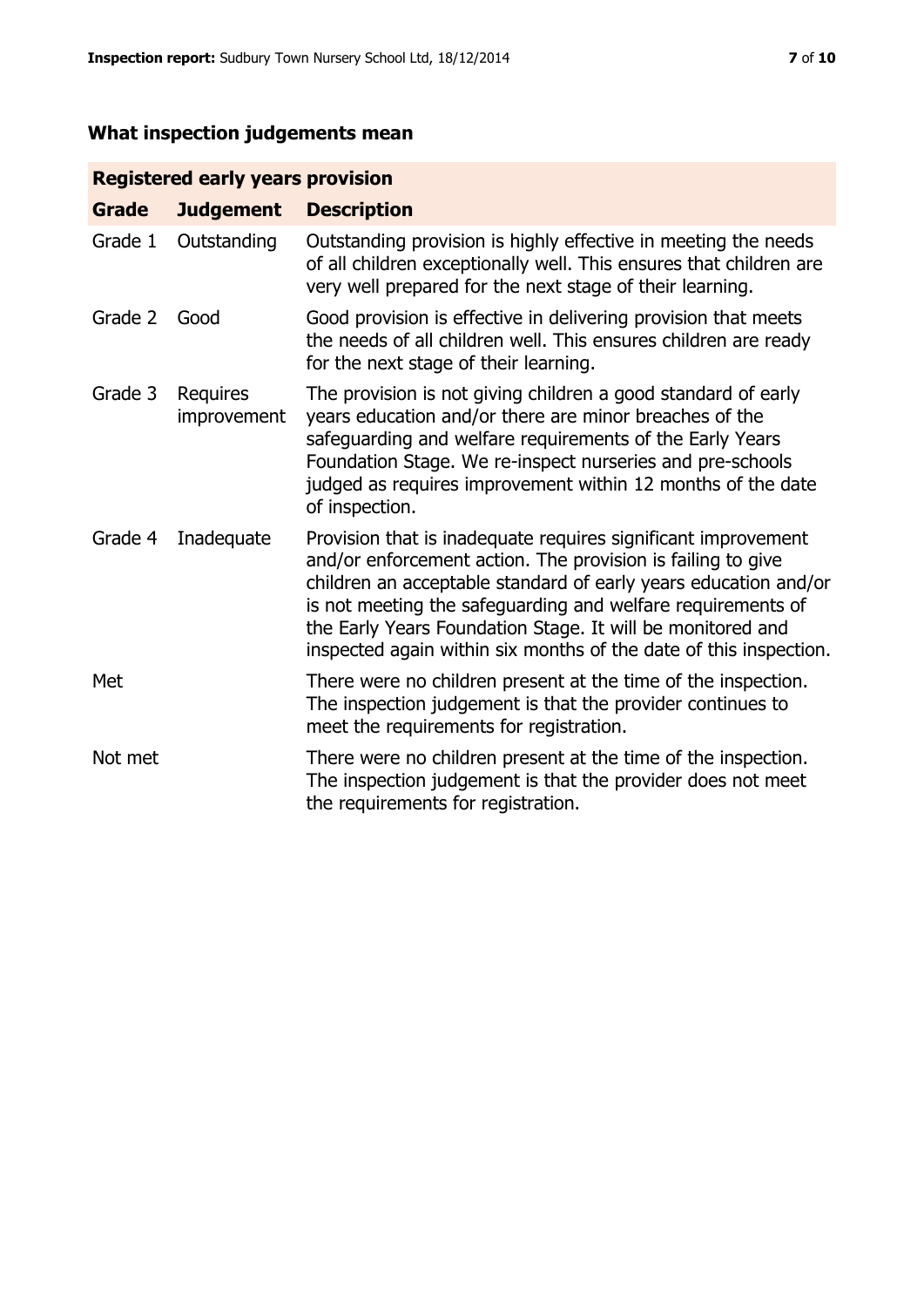#### **Inspection**

This inspection was carried out by Ofsted under sections 49 and 50 of the Childcare Act 2006 on the quality and standards of provision that is registered on the Early Years Register. The registered person must ensure that this provision complies with the statutory framework for children's learning, development and care, known as the Early Years Foundation Stage.

# **Setting details**

| Unique reference number       | EY381600                                   |
|-------------------------------|--------------------------------------------|
| <b>Local authority</b>        | Ealing                                     |
| <b>Inspection number</b>      | 829736                                     |
| <b>Type of provision</b>      | Full-time provision                        |
| <b>Registration category</b>  | Childcare - Non-Domestic                   |
| Age range of children         | $0 - 8$                                    |
| <b>Total number of places</b> | 47                                         |
| Number of children on roll    | 45                                         |
| <b>Name of provider</b>       | <b>Sudbury Town Nursery School Limited</b> |
| Date of previous inspection   | 17/04/2009                                 |
| <b>Telephone number</b>       | 02089024999                                |

Any complaints about the inspection or the report should be made following the procedures set out in the guidance *'Complaints procedure: raising concerns and making complaints* about Ofsted', which is available from Ofsted's website: www.ofsted.gov.uk. If you would like Ofsted to send you a copy of the guidance, please telephone 0300 123 4234, or email enquiries@ofsted.gov.uk.

# **Type of provision**

For the purposes of this inspection the following definitions apply:

Full-time provision is that which operates for more than three hours. These are usually known as nurseries, nursery schools and pre-schools and must deliver the Early Years Foundation Stage. They are registered on the Early Years Register and pay the higher fee for registration.

Sessional provision operates for more than two hours but does not exceed three hours in any one day. These are usually known as pre-schools, kindergartens or nursery schools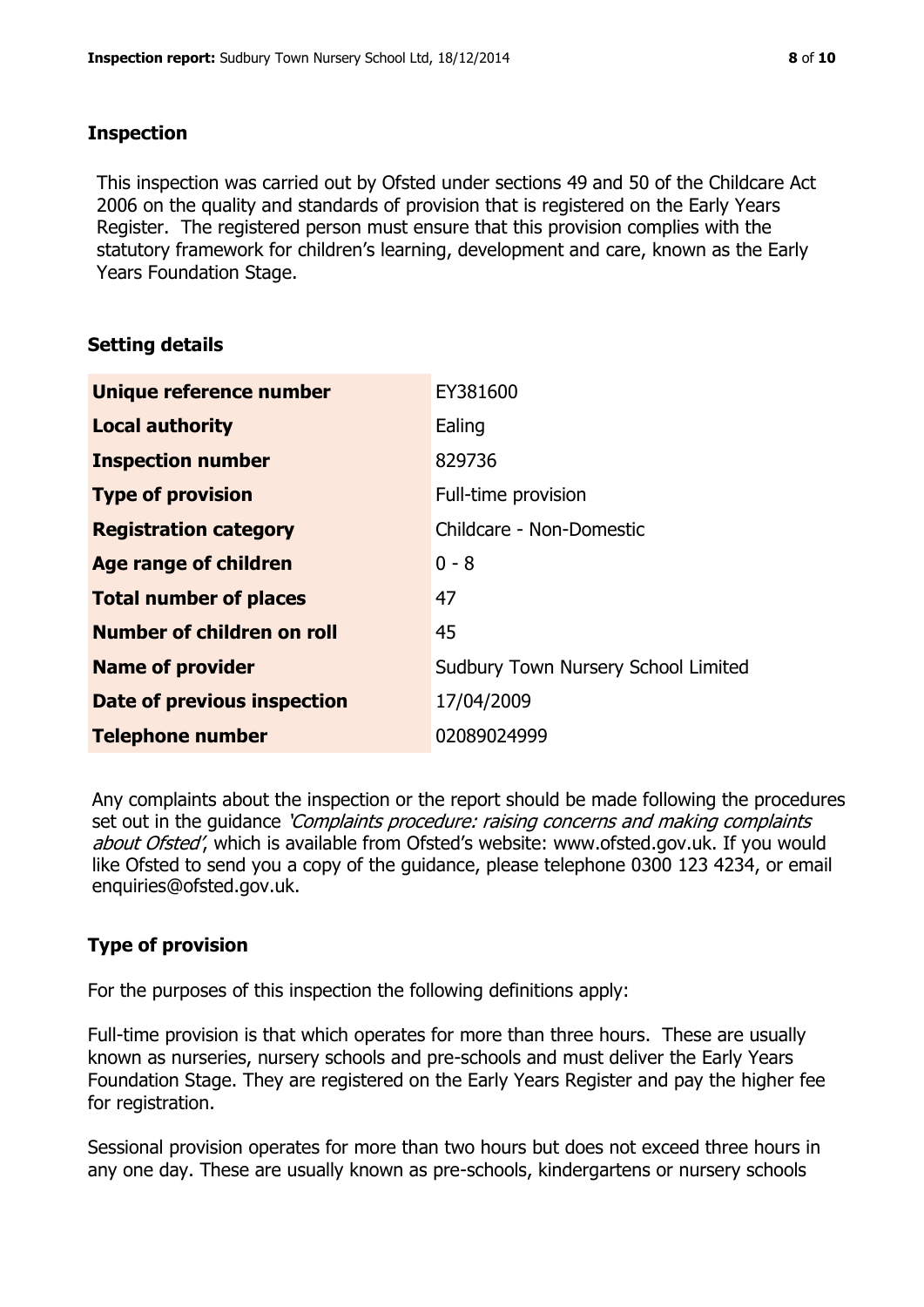and must deliver the Early Years Foundation Stage. They are registered on the Early Years Register and pay the lower fee for registration.

Childminders care for one or more children where individual children attend for a period of more than two hours in any one day. They operate from domestic premises, which are usually the childminder's own home. They are registered on the Early Years Register and must deliver the Early Years Foundation Stage.

Out of school provision may be sessional or full-time provision and is delivered before or after school and/or in the summer holidays. They are registered on the Early Years Register and must deliver the Early Years Foundation Stage. Where children receive their Early Years Foundation Stage in school these providers do not have to deliver the learning and development requirements in full but should complement the experiences children receive in school.